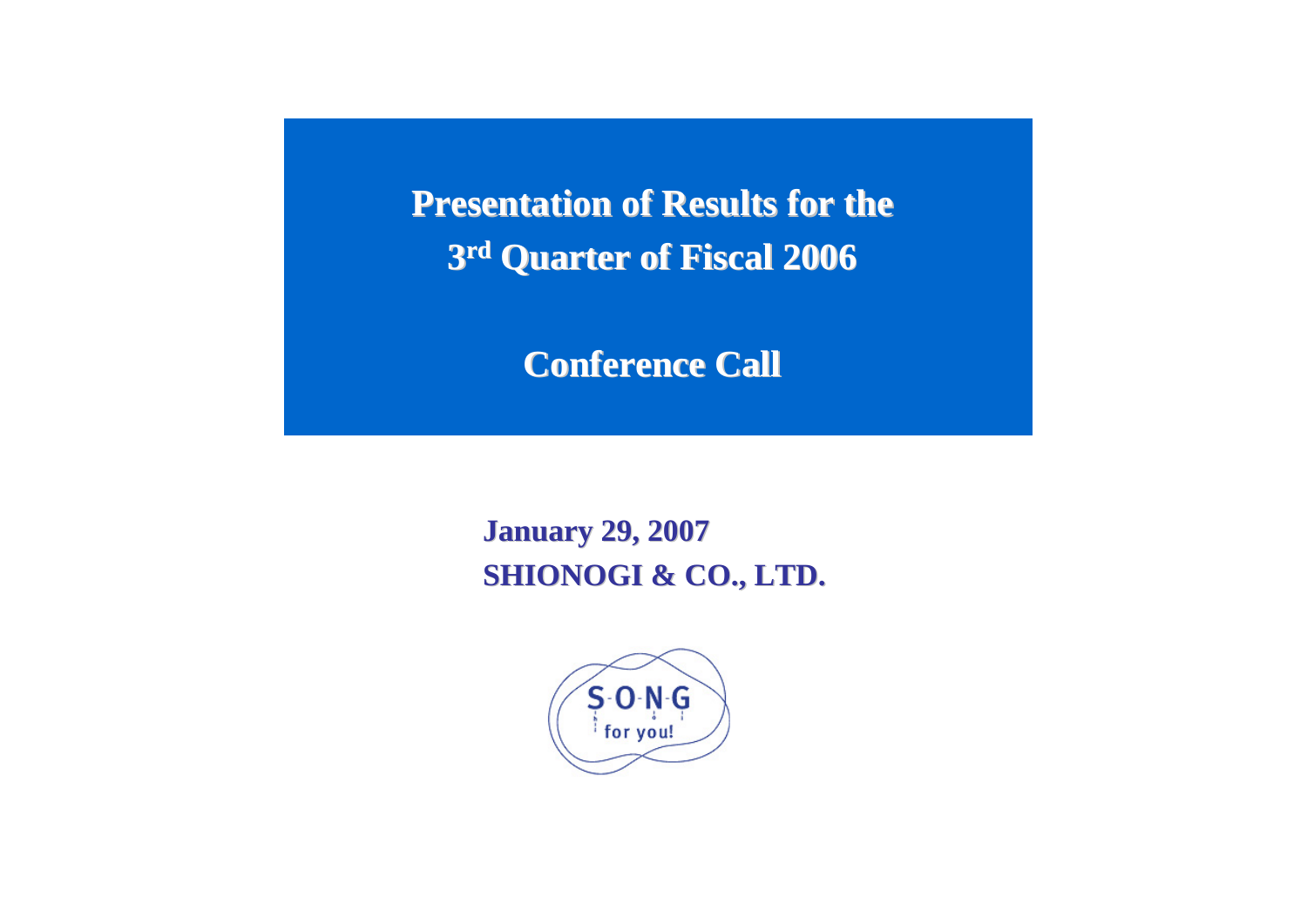## **Contents Contents**

| <b>Overview of 3rd Quarter Results</b>              | Page             |
|-----------------------------------------------------|------------------|
| <b>Financial Results</b>                            | $\mathbf 2$      |
| <b>Financial Position</b>                           | $\boldsymbol{3}$ |
| <b>Cash Flows</b>                                   | $\overline{3}$   |
| <b>Sales by Segment</b>                             | $4 - 5$          |
| <b>Overview of P/L Statement</b>                    | 6                |
| <b>Highlights of Consolidated Financial Results</b> | 7                |
| <b>Pipeline</b><br><u>to a</u>                      |                  |
| <b>Pipeline Update (since November, 2006)</b>       | 8-9              |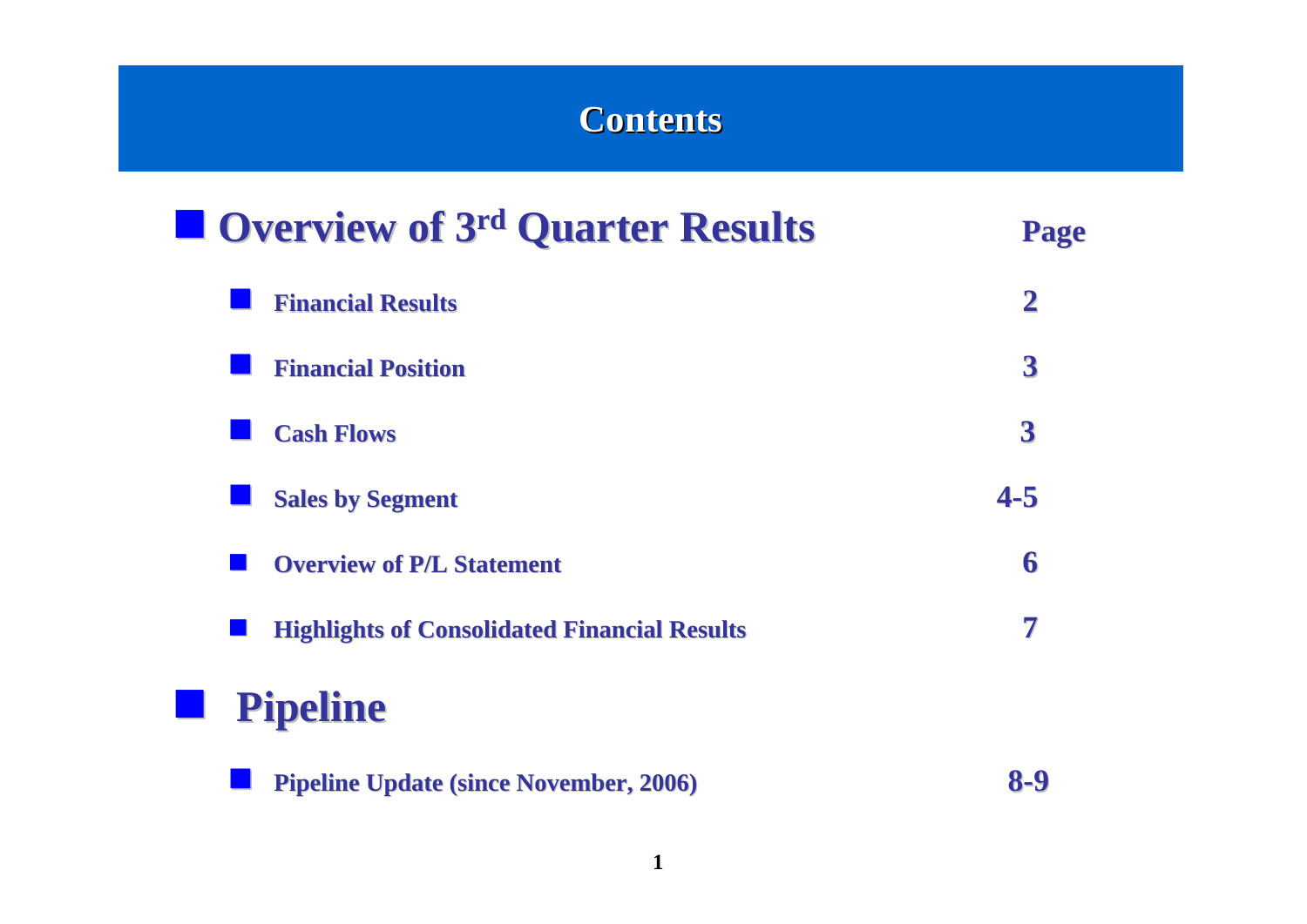#### **Financial Results (Consolidated & Non-Consolidated)**

**Billions of yen**

| $\langle$ Consolidated $\rangle$     | <b>Apr.1-Dec.31</b><br>2006 | <b>Apr.1 - Dec.31</b><br>2005 | Change $(\% )$ |
|--------------------------------------|-----------------------------|-------------------------------|----------------|
| <b>Sales</b>                         | 149.3                       | 151.8                         | (1.7)          |
| <b>Operating income</b>              | 21.2                        | 24.5                          | (13.5)         |
| <b>Ordinary income</b>               | 21.3                        | 25.1                          | (15.3)         |
| <b>Net income</b>                    | 12.6                        | 20.9                          | (39.4)         |
| $\langle$ Non-consolidated $\rangle$ |                             |                               |                |
| <b>Sales</b>                         | 139.8                       | 140.5                         | (0.5)          |
| <b>Operating income</b>              | 18.2                        | 21.5                          | (15.7)         |
| <b>Ordinary income</b>               | 19.4                        | 23.6                          | (17.6)         |
| <b>Net income</b>                    | 11.4                        | 24.2                          | (52.9)         |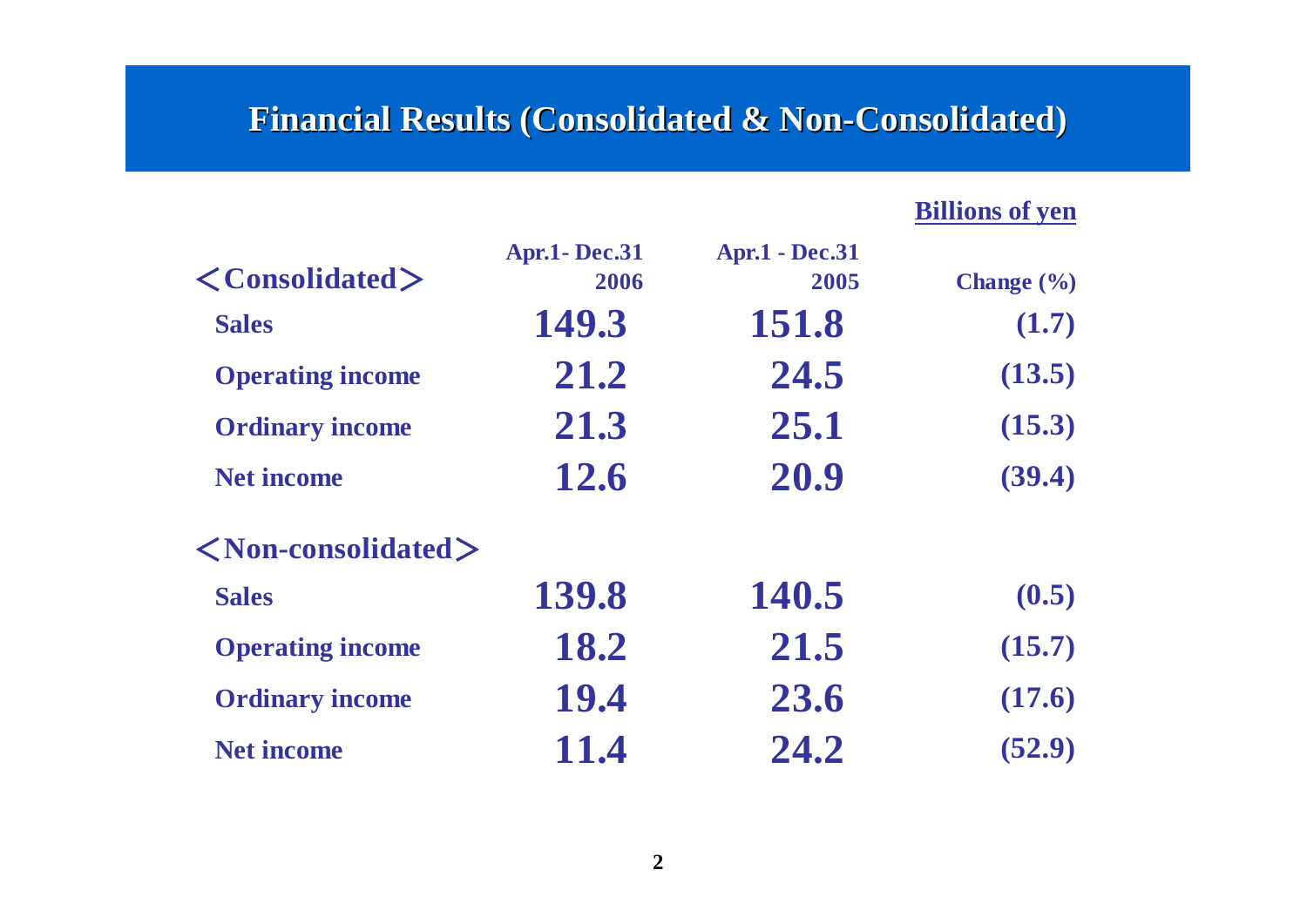### **Financial Position & Cash Flows**

#### **Billions of yen**

| $\langle$ Financial position $\rangle$ | 12/31/2006 | 3/31/2006 | <b>Change</b> |
|----------------------------------------|------------|-----------|---------------|
| <b>Total assets</b>                    | 426.3      | 427.6     | (1.3)         |
| <b>Net assets</b>                      | 342.9      | 337.4     | 5.5           |
| Equity ratio $(\% )$                   | 80.4       | 78.8      | 1.6           |
| Net assets per share (yen)             | 1,006.54   | 989.76    | 16.78         |

#### **Billions of yen**

| $\langle$ Cash flows $\rangle$               | <b>Apr.1 - Dec.31</b><br>2006 | <b>Apr.1 - Dec.31</b><br>2005 | <b>Change</b> |
|----------------------------------------------|-------------------------------|-------------------------------|---------------|
| Net cash used in operating activities        | 2.2                           | 8.2                           | (6.0)         |
| Net cash used in investing activities        | (8.1)                         | 3.2                           | (11.3)        |
| Net cash used in financing activites         | (6.9)                         | (24.6)                        | 17.7          |
| <b>Total</b>                                 | (12.8)                        | (13.2)                        | 0.4           |
| Cash & cash equivalents at the end of period | 63.3                          | 82.9                          |               |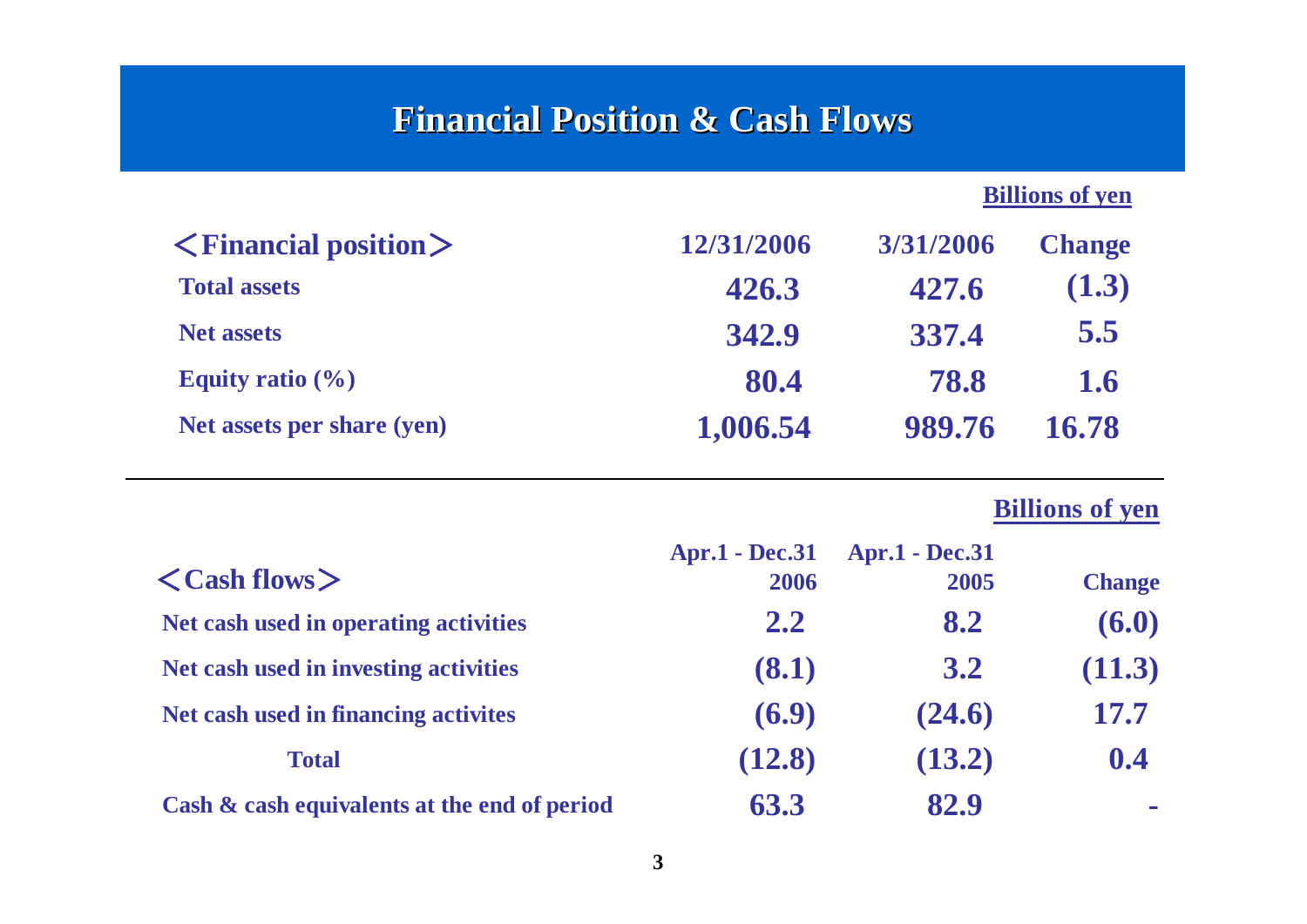### **Sales by Segment (Consolidated)**

|                                 | Apr.1-Dec.31 | Apr.1-Dec.31 |          |
|---------------------------------|--------------|--------------|----------|
| <b>Billions of yen</b>          | 2006         | 2005         | % Change |
| <b>Prescription drugs</b>       | 120.4        | 127.9        | (5.8)    |
| <b>Flomox</b>                   | 23.2         | 25.9         | (10.3)   |
| <b>Flumarin</b>                 | 11.2         | 13.1         | (14.6)   |
| <b>Vancomycin</b>               | 10.3         | <b>12.6</b>  | (18.6)   |
| <b>Imunace</b>                  | 9.0          | 8.6          | 4.9      |
| <b>Claritin</b>                 | 4.2          | 5.2          | (19.1)   |
| <b>Oxycontin</b>                | 4.0          | 3.4          | 20.6     |
| <b>MS Contin</b>                | 2.1          | 2.9          | (26.7)   |
| <b>Finibax</b>                  | 1.5          | 0.4          | 286.7    |
| <b>Avelox</b>                   | 2.2          | <b>1.6</b>   | 39.6     |
| <b>Crestor</b>                  | 1.4          | 0.1          |          |
| <b>Cetrotide</b>                | 0.1          |              |          |
| <b>Contract manufacturing</b>   | 3.1          | 1.3          | 133.5    |
| <b>OTC</b> products             | 4.9          | 5.1          | (3.5)    |
| <b>Diagnostics</b>              | 2.5          | 2.6          | (3.7)    |
| <b>Royalty income</b>           | 13.7         | 6.5          | 111.6    |
| <b>Crestor</b>                  | 12.6         | 5.4          | 134.2    |
| <b>Capsule business</b>         |              | 6.1          |          |
| <b>Real estate &amp; others</b> | 4.8          | 2.5          | 94.0     |
| <b>Total</b>                    | 149.3        | 151.8        | (1.7)    |

**4**\***Sales of prescription drugs are shown on a non-consolidated basis.**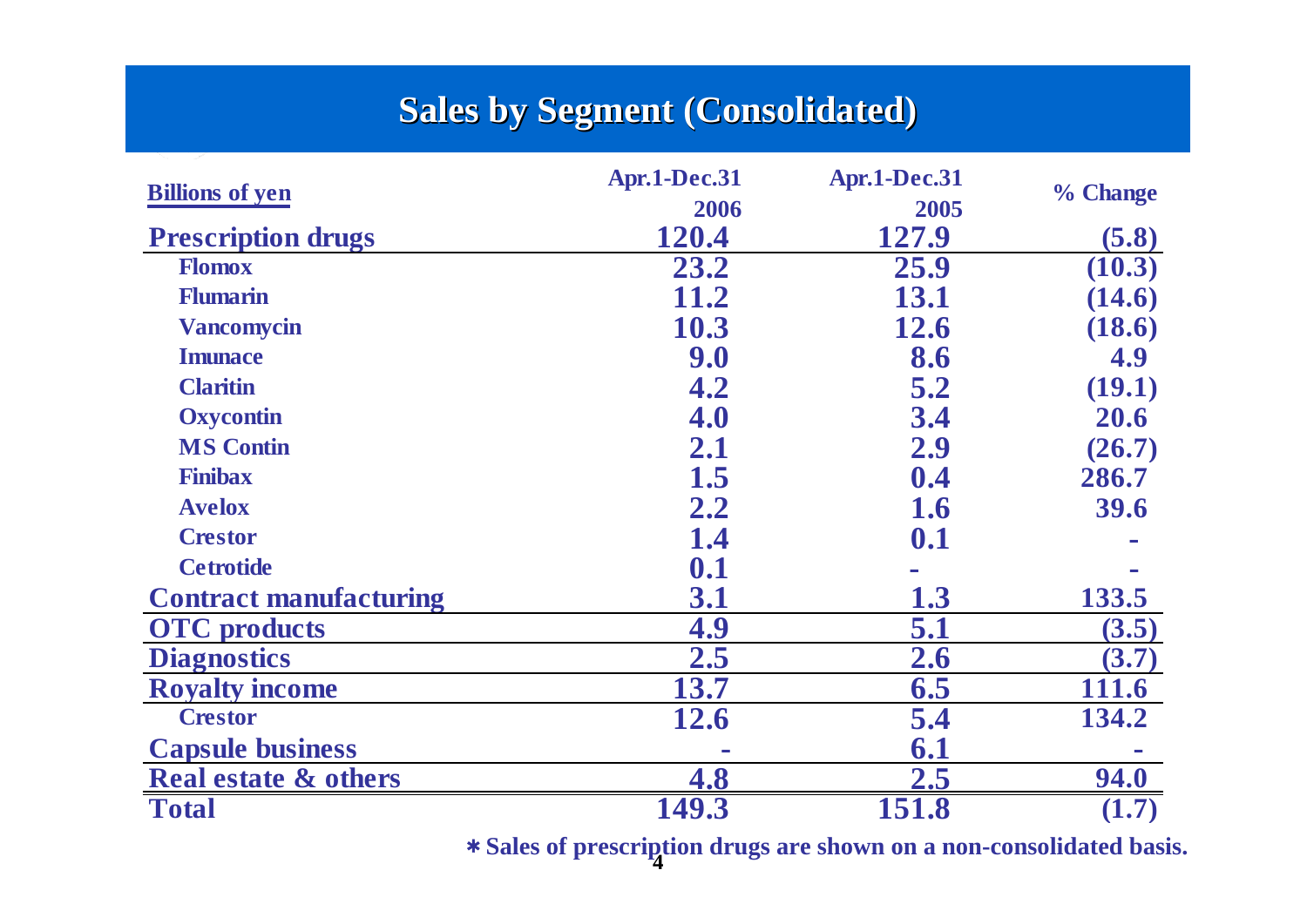### **Sales by Segment (Consolidated)**

|                                 | Oct.1-Dec.31     | Oct.1-Dec.31      |          |
|---------------------------------|------------------|-------------------|----------|
| <b>Billions</b> of yen          | 2006             | 2005              | % Change |
| <b>Prescription drugs</b>       | 44.3             | 48.3              | (8.2)    |
| <b>Flomox</b>                   | 9.4              | 10.7              | (12.4)   |
| Flumarin                        | 3.8              | 4.4               | (13.5)   |
| <b>Vancomycin</b>               | 3.1              | 4.4               | (29.6)   |
| <b>Imunace</b>                  | 3.4              | 3.3               | 3.1      |
| <b>Claritin</b>                 | 1.7              | 1.9               | (11.2)   |
| <b>Oxycontin</b>                | 1.6              | 1.3               | 16.8     |
| <b>MS Contin</b>                | 0.8              | 1.0               | (17.2)   |
| <b>Finibax</b>                  | 0.6              | 0.3               | 88.5     |
| <b>Avelox</b>                   | 1.1              | 1.6               | (32.3)   |
| <b>Crestor</b>                  | 0.3              | $\boldsymbol{0}$  |          |
| <b>Cetrotide</b>                | 0.1              |                   |          |
| <b>Contract manufacturing</b>   | $1.4\,$          | 0.7               | 89.4     |
| <b>OTC</b> products             | 1.8              | 1.8               | (1.4)    |
| <b>Diagnostics</b>              | 0.8              | 0.8               | (2.8)    |
| <b>Royalty income</b>           | 5.4              | 2.3               | 130.5    |
| <b>Crestor</b>                  | $\overline{5.2}$ | 2.2               | 139.3    |
| <b>Capsule business</b>         |                  |                   |          |
| <b>Real estate &amp; others</b> | 3.5              | $\boldsymbol{.0}$ | 249.0    |
| <b>Total</b>                    | 57.2             | 55.0              |          |

\***Sales of prescription drugs are shown on a non-consolidated basis.**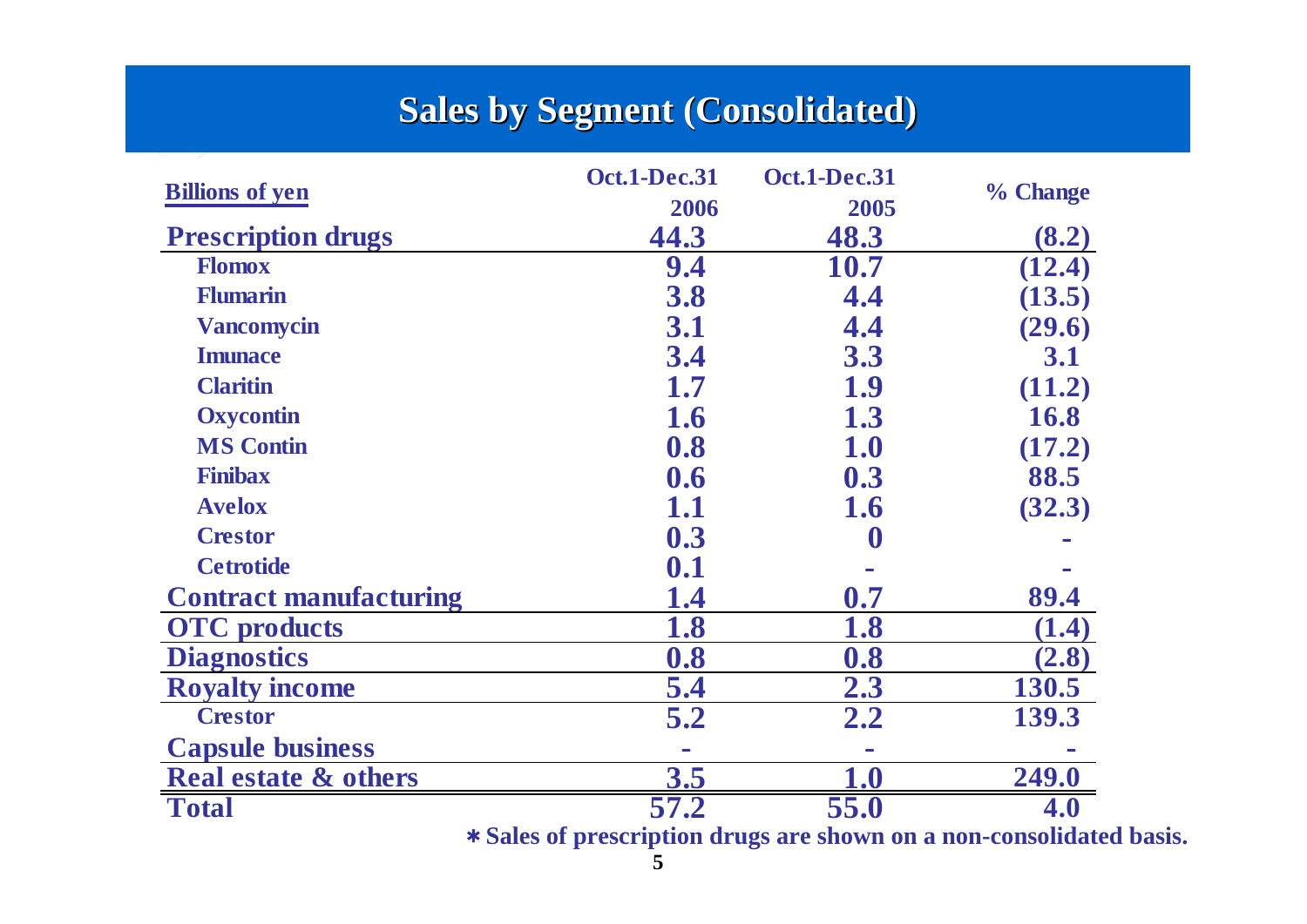#### **Overview of P/L Statement**

|                                                   |             | <b>Apr.1 -Dec.31</b> |             | <b>Apr.1 -Dec.31</b> |            |
|---------------------------------------------------|-------------|----------------------|-------------|----------------------|------------|
| <b>Billions of yen</b>                            |             | 2006                 |             | 2005                 | % Change   |
| <b>Net sales</b>                                  |             | 149.3                |             | 151.8                | (1.7)      |
| [Royalty income]                                  |             | [13.7]               |             | [6.5]                | [111.6]    |
|                                                   | <b>33.8</b> |                      | 35.5        |                      |            |
|                                                   | [37.2]      |                      | [37.1]      |                      |            |
| <b>Cost of sales</b>                              |             | 50.5                 |             | 53.9                 | (6.4)      |
| <b>Gross profit</b>                               |             | 98.8                 |             | 97.9                 | <b>1.0</b> |
|                                                   | 52.0        |                      | 48.3        |                      |            |
| Selling, general and administrative expenses      |             | 77.6                 |             | 73.3                 | 5.8        |
| <b>Selling and administrative expenses</b>        |             | 49.9                 |             | 49.9                 | 0.0        |
| <b>Research &amp; development expenses</b>        |             | 27.6                 |             | 23.3                 | 18.3       |
|                                                   | 14.2        |                      | 16.2        |                      |            |
| <b>Opereting income</b>                           |             | 21.2                 |             | 24.5                 | (13.5)     |
| <b>Non-operating income and expenses</b>          |             | 0.1                  |             | 0.6                  |            |
|                                                   | 14.3        |                      | <b>16.6</b> |                      |            |
| <b>Ordinary income</b>                            |             | 21.3                 |             | 25.1                 | (15.3)     |
| <b>Extraordinary gain and loss</b>                |             | 0.8                  |             | 10.5                 |            |
| Income before income taxes and minority interests |             | 22.1                 |             | 35.6                 | (38.0)     |
| <b>Income taxes and minority interests</b>        |             | 9.4                  |             | 14.6                 |            |
|                                                   | 8.5         |                      | 13.8        |                      |            |
| <b>Net income</b>                                 |             | 12.6                 |             | 20.9                 | (39.4)     |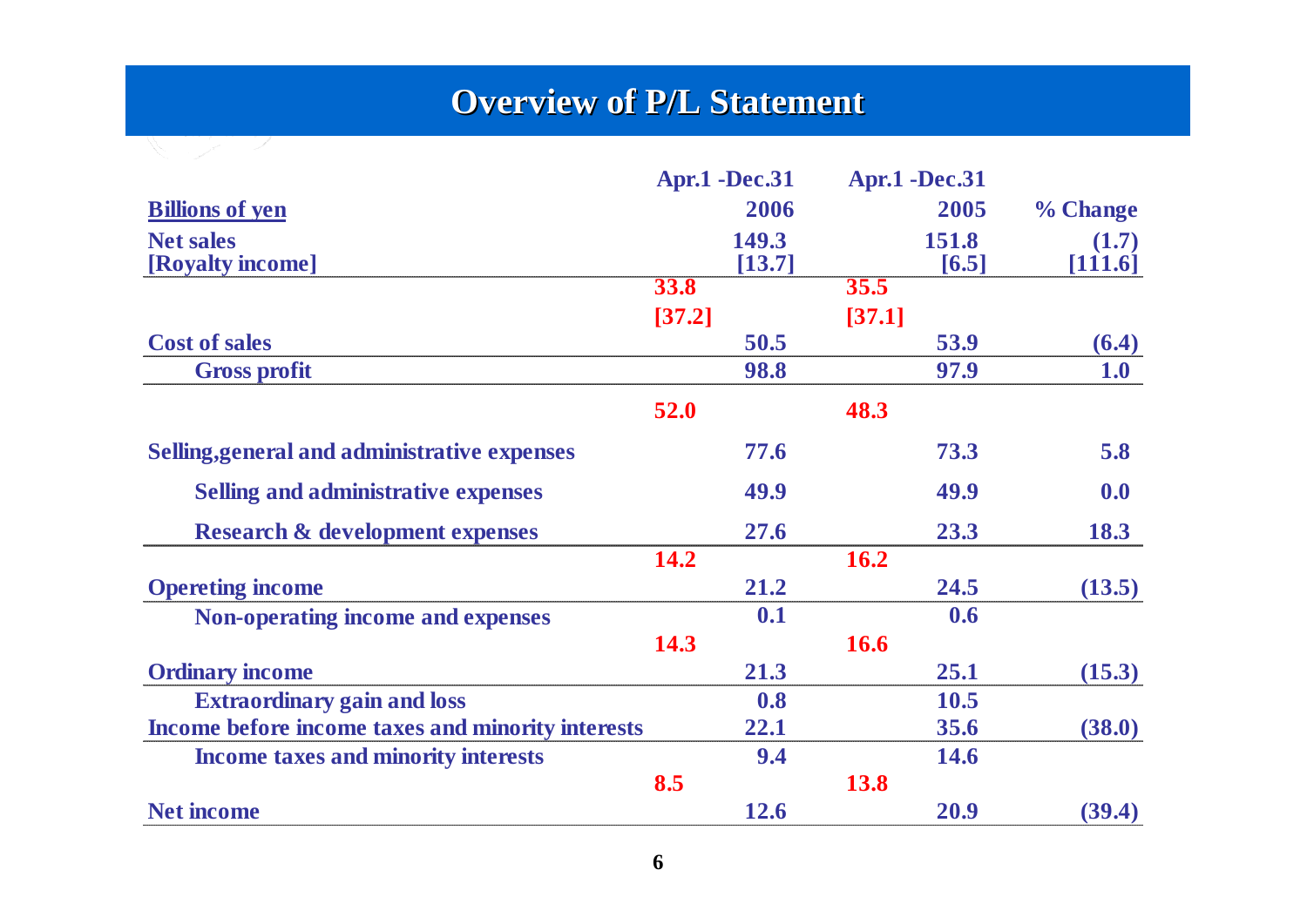#### **Highlights of Consolidated Financial Results Highlights of Consolidated Financial Results**

| <b>Net sales</b>                                                                                               | $-1.7\%$                                                                                                                                                                |  |
|----------------------------------------------------------------------------------------------------------------|-------------------------------------------------------------------------------------------------------------------------------------------------------------------------|--|
| <b>Royalty income for Crestor and BNP increased</b>                                                            |                                                                                                                                                                         |  |
| <b>Total sales of prescription drugs decreased:</b>                                                            |                                                                                                                                                                         |  |
| Sales of new products, <i>Finibax</i> , <i>Avelox</i> and <i>Crestor</i> increased, but could                  |                                                                                                                                                                         |  |
| not make up for the sales decrease of core products resulting from                                             |                                                                                                                                                                         |  |
| negative factors including NHI price revision.                                                                 |                                                                                                                                                                         |  |
| $\blacksquare$ Sales of Contract manufacturing, Real-estate and others (construction work)<br><b>increased</b> |                                                                                                                                                                         |  |
| Sales from Capsule business was not posted because of the sale of the business                                 |                                                                                                                                                                         |  |
| <b>Operating income</b>                                                                                        | $-13.5\%$                                                                                                                                                               |  |
| <b>Ordinary income</b>                                                                                         | $-15.3\%$                                                                                                                                                               |  |
| Increased royalty contributed to the income.                                                                   |                                                                                                                                                                         |  |
| Decreased manufacturing cost with a focus on cutting the raw material cost<br>contributed to the income.       |                                                                                                                                                                         |  |
| drugs did not reach a level to absorb those increased expenses.                                                | But, total income decreased because of the substantially increased R&D expenses as<br>well as increased SG&A expenses for expansion of sales. Sales of the prescription |  |

■ Net income

 **Decreased because we recorded an extraordinary gain on the sales of capsule business in the same period of the last fiscal year.**

 $-39.4%$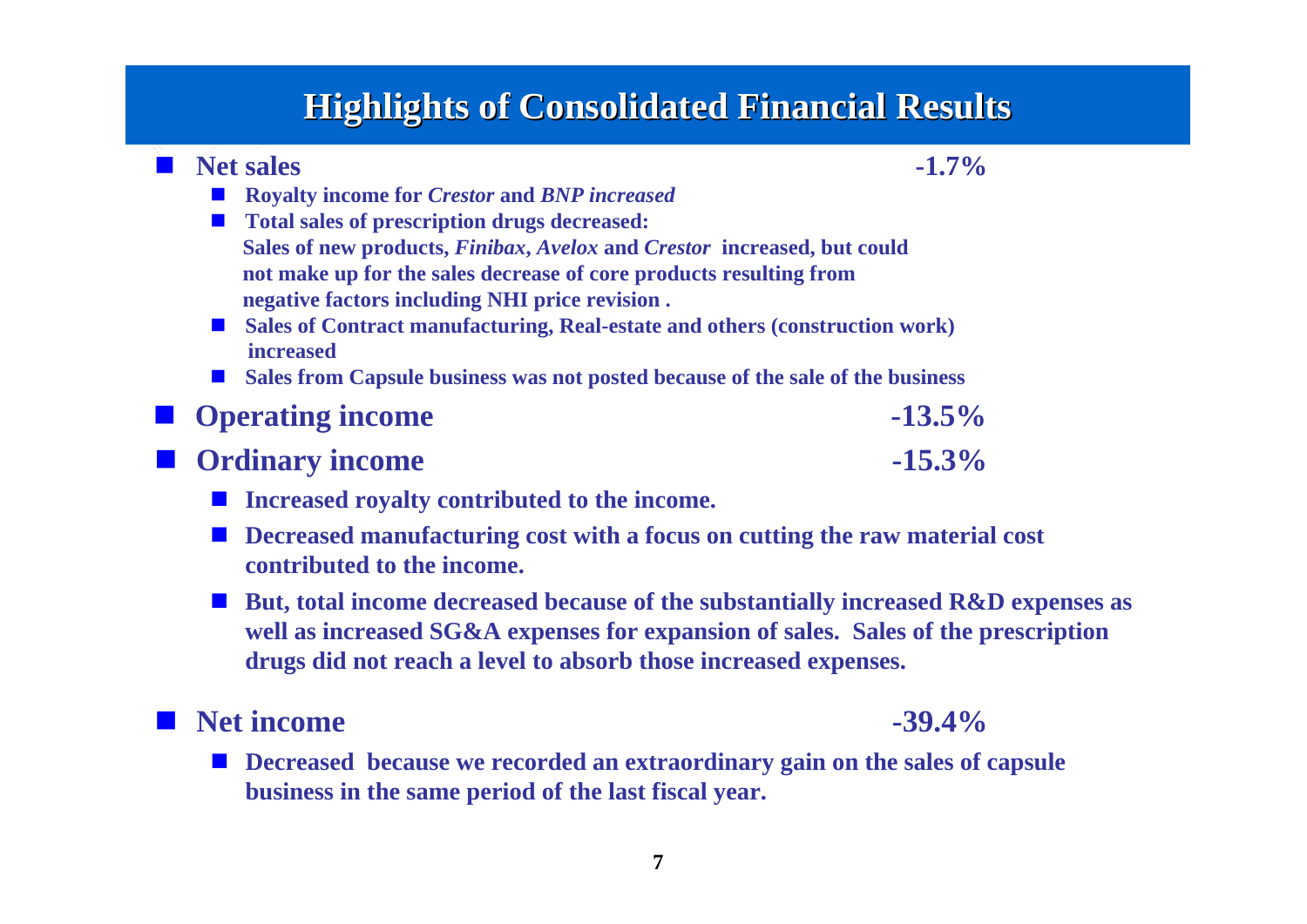#### **Pipeline Update (since November, 2006) Pipeline Update (since November, 2006)**

# **Progress in development**

- **Irbesartan: NDA was filed in December, 2006. Irbesartan: NDA was filed in December, 2006.**
- **Pirfenidone:** Completed phase 3 study and NDA filing is scheduled **within FY2006 within FY2006**.
- $\blacksquare$  **NS75B(Benign Prostatic Hypertrophy)** 
	- **: Discontinued collaborative development : Discontinued collaborative development with Nippon Kayaku Ltd. and the product development will be continued solely by Shionogi. be continued solely by Shionogi. Started Phase 2a study in December, 2006.**

**<u>IS-2367(Anti-obesty): Scheduled to start phase 2b study</u> during FY2006. during FY2006.**

**S-364735(HIV Integrase inhibitor) : Started phase 2 study.**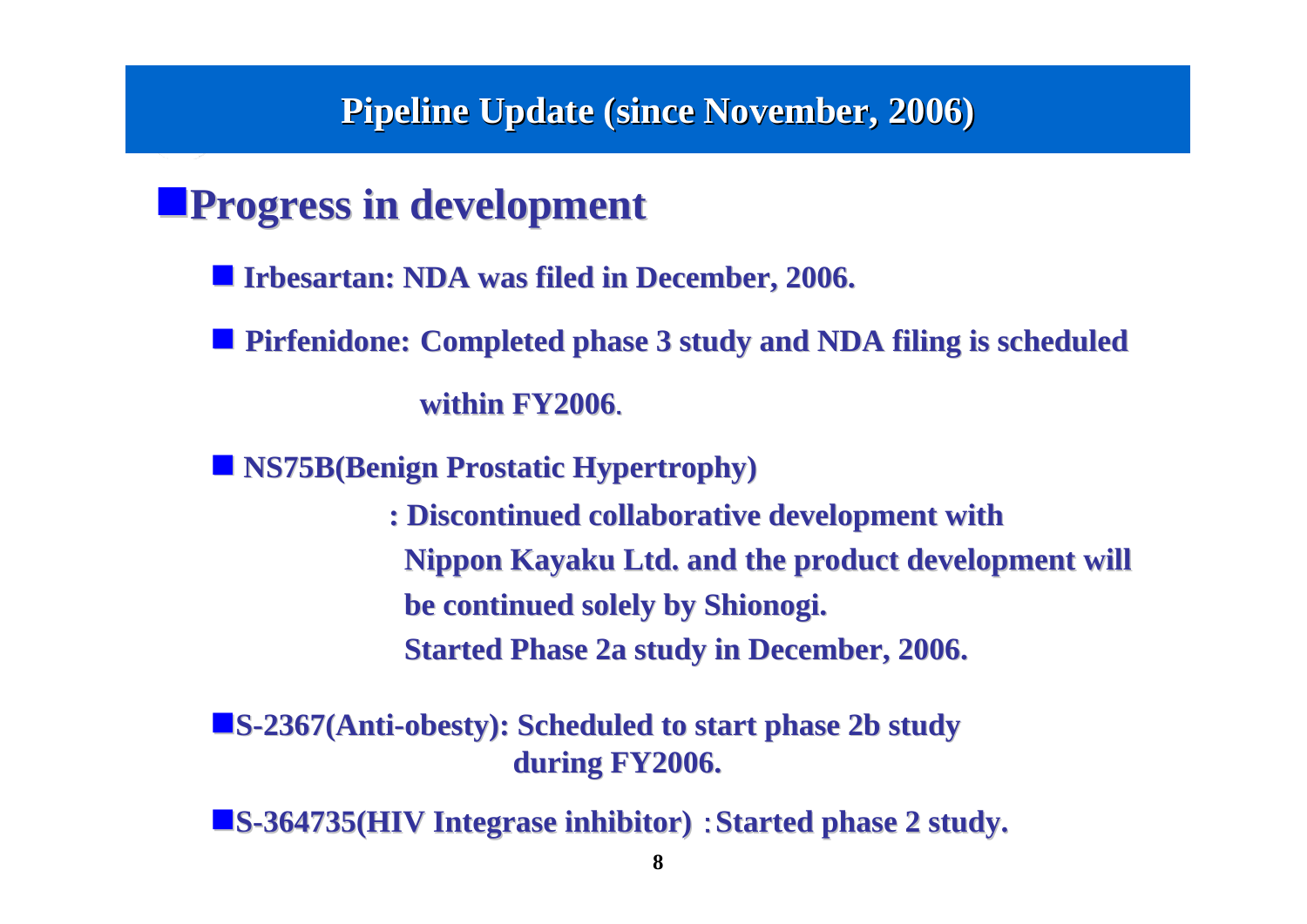#### **Pipeline Update (since November, 2006) Pipeline Update (since November, 2006)**

# $\blacksquare$  **Out-licensed compound**

 **S-4661(Dripenem Hydrate, Carbapenem Antibiotics) 4661(Dripenem Hydrate, Carbapenem Antibiotics) : In US, NDA was filed by Johnson & Johnson K.K. we ou : In US, NDA was filed by Johnson & Johnson K.K. we outlicensed to in December, 2006. licensed to in December, 2006. In Europe, scheduled to file NDA. In Europe, scheduled to file NDA.**

# **Discontinued Discontinued Compound Compound**

**S-0373(Spinocerebellar ataxia, Parkinson's disease )**

**: Discontinued the development and considering out-license.**